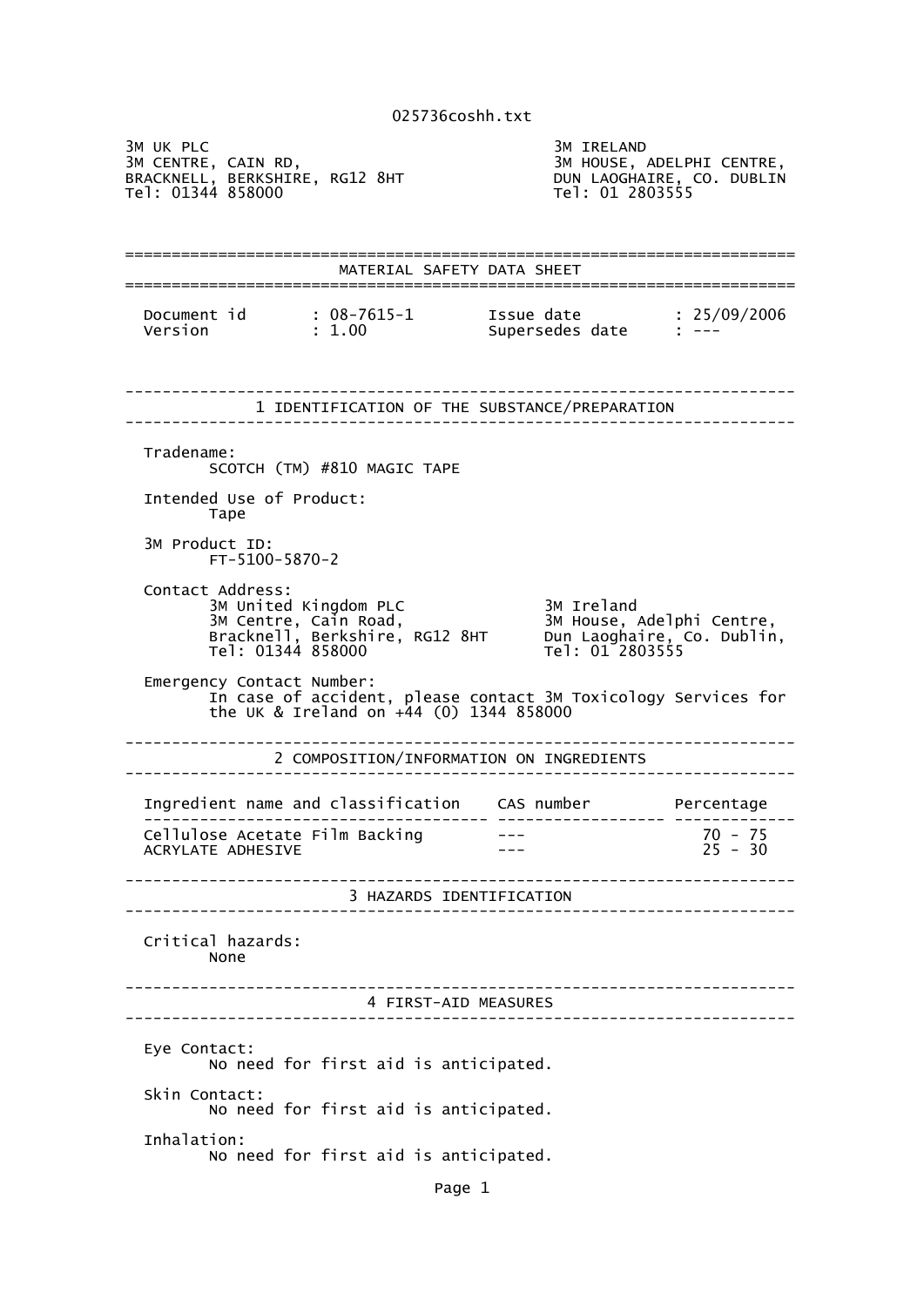025736coshh.txt Ingestion: No need for first aid is anticipated. ------------------------------------------------------------------------ 5 FIRE-FIGHTING MEASURES ------------------------------------------------------------------------ Suitable Extinguishing Media: Use fire extinguishers with class B extinguishing agents (e.g., dry chemical, carbon dioxide). Exposure Hazards: No unusual fire or explosion hazards are anticipated. Hazardous Decomposition: Carbon monoxide - During Combustion. Carbon dioxide - during combustion. Under recommended usage conditions, hazardous decomposition products are not expected. Hazardous decomposition products may occur as a result of oxidation, heating, or reaction with another material. Fire-Fighting Procedures: Wear full protective equipment and a self-contained breathing apparatus. ------------------------------------------------------------------------ 6 ACCIDENTAL RELEASE MEASURES ------------------------------------------------------------------------ Personal Precautions: Not applicable Methods for Cleaning up: Not applicable ------------------------------------------------------------------------ 7 HANDLING AND STORAGE ------------------------------------------------------------------------ Precautions for Safe Handling: This product is considered to be an article which does not release or otherwise result in exposure to a hazardous chemical under normal use conditions. ------------------------------------------------------------------------ 8 EXPOSURE CONTROLS/PERSONAL PROTECTION ------------------------------------------------------------------------ Eye Protection: Avoid eye contact. Hand Protection: Not applicable. Skin Protection: Not applicable Respiratory Protection: Not applicable. Ingestion: Not applicable. Keep out of the reach of children. Recommended Ventilation: Not applicable. Exposure Limits: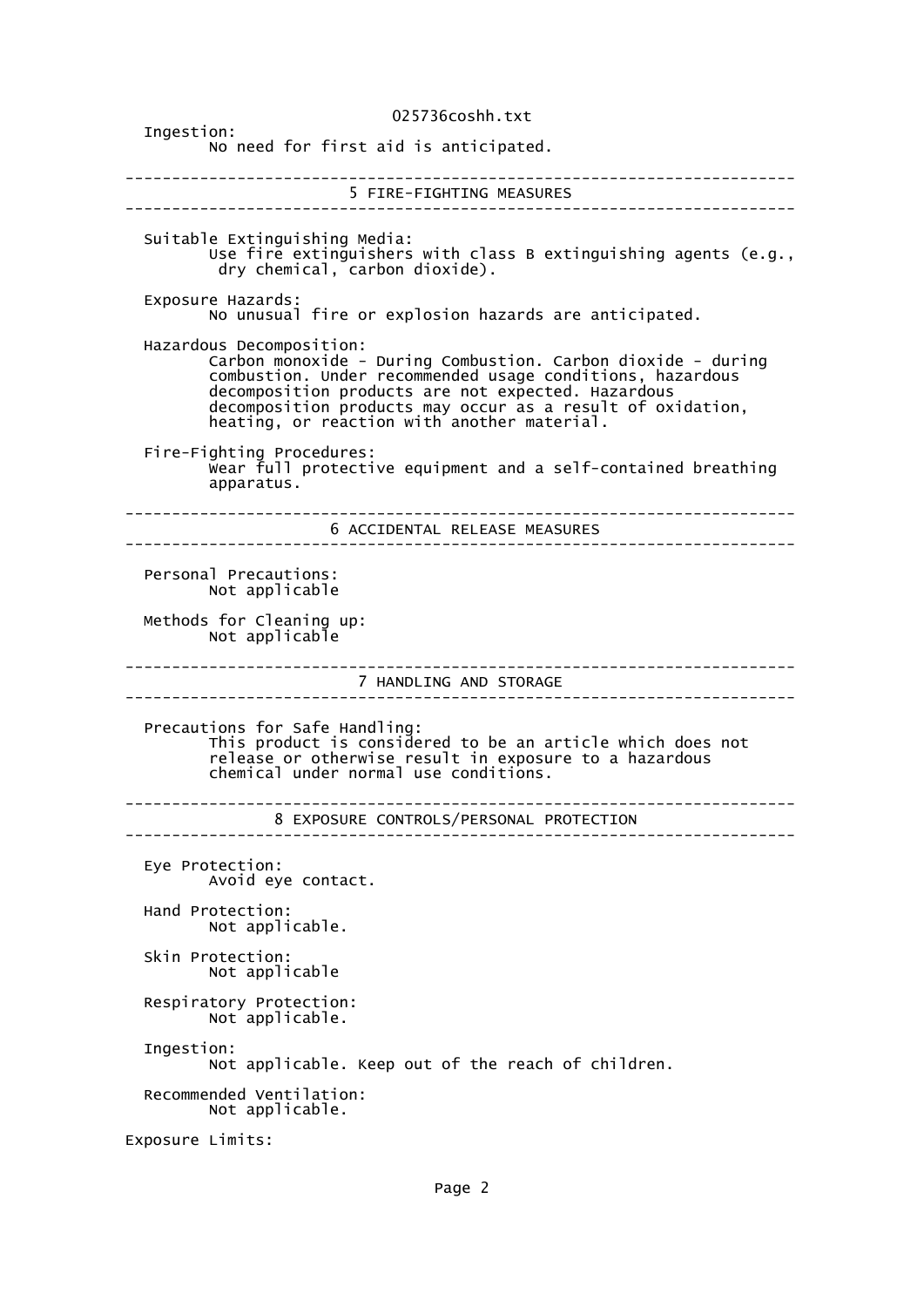025736coshh.txt ------------------------------------------------------------------------ 9 PHYSICAL AND CHEMICAL PROPERTIES ------------------------------------------------------------------------ Appearance and Odour: Roll of tape with slight acrylic odour. pH:  $Not$  applicable Boiling point/boiling range: Not applicable Melting point/melting range: Not determined Flash point: Not applicable Autoflammability: Not applicable Vapour pressure:  $\blacksquare$ Water Solubility: Water Solubility: Specific gravity: Not determined Vapour density:  $V$ Volatile organic compounds: Not determined Evaporation rate: Not applicable Viscosity:  $V = V \cdot V$  Not applicable Percent Volatile: Not determined ------------------------------------------------------------------------ 10 STABILITY AND REACTIVITY ------------------------------------------------------------------------ Materials to Avoid: None known. Stability and Reactivity: Hazardous polymerisation will not occur. Stable. ------------------------------------------------------------------------ 11 TOXICOLOGICAL INFORMATION ------------------------------------------------------------------------ Effects from Eye Contact: No health effects are expected. Effects from Skin Contact: Contact with the skin during product use is not expected to result in significant irritation. Effects from Inhalation: Not applicable Effects from Ingestion: No health effects are expected. Other Effects and Information: This product may have a characteristic odour; however, no adverse health effects are anticipated. This product, when used under reasonable conditions and in accordance with the 3M directions for use, should not present a health hazard. However, use or processing of the product in a manner not in accordance with the product's directions for use may affect the performance of the product and may present potential health and safety hazards. Page 3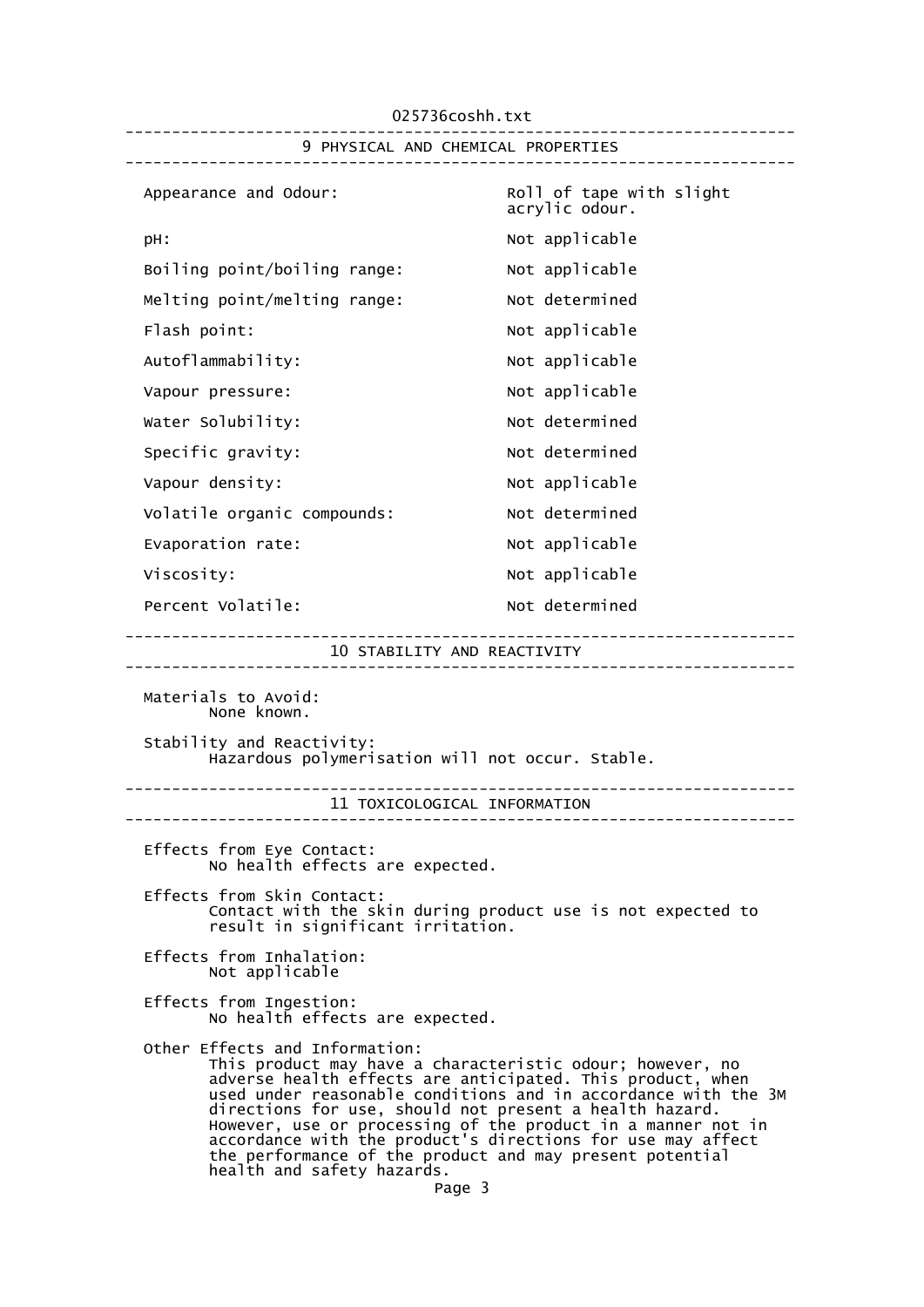## 025736coshh.txt

------------------------------------------------------------------------ 12 ECOLOGICAL INFORMATION ------------------------------------------------------------------------ Ecotoxicity Data: Not applicable. Ecofate Data: Not applicable. ------------------------------------------------------------------------ 13 DISPOSAL CONSIDERATIONS ------------------------------------------------------------------------ Product as Sold: Not applicable. Dispose of waste product in a landfill/waste disposal site. Special Instructions: Since regulations vary, consult applicable regulations or authorities before disposal. ------------------------------------------------------------------------ 14 TRANSPORT INFORMATION ------------------------------------------------------------------------ UN NUMBER: UN number:  $\blacksquare$  Not restricted for transportation. UK ROAD/SEA FREIGHT (IMO) CLASSIFICATION: Substance Identification Number: Class: Packing Group: Proper Shipping Name: ADR/RID CLASSIFICATION: Class: ADR classification: ICAO/IATA CLASSIFICATION: Class: Sub-Risk: Packing Group: Proper Shipping Name: ------------------------------------------------------------------------ 15 REGULATORY INFORMATION ------------------------------------------------------------------------ Symbol(s): None Risk Phrases: None Safety Phrases: